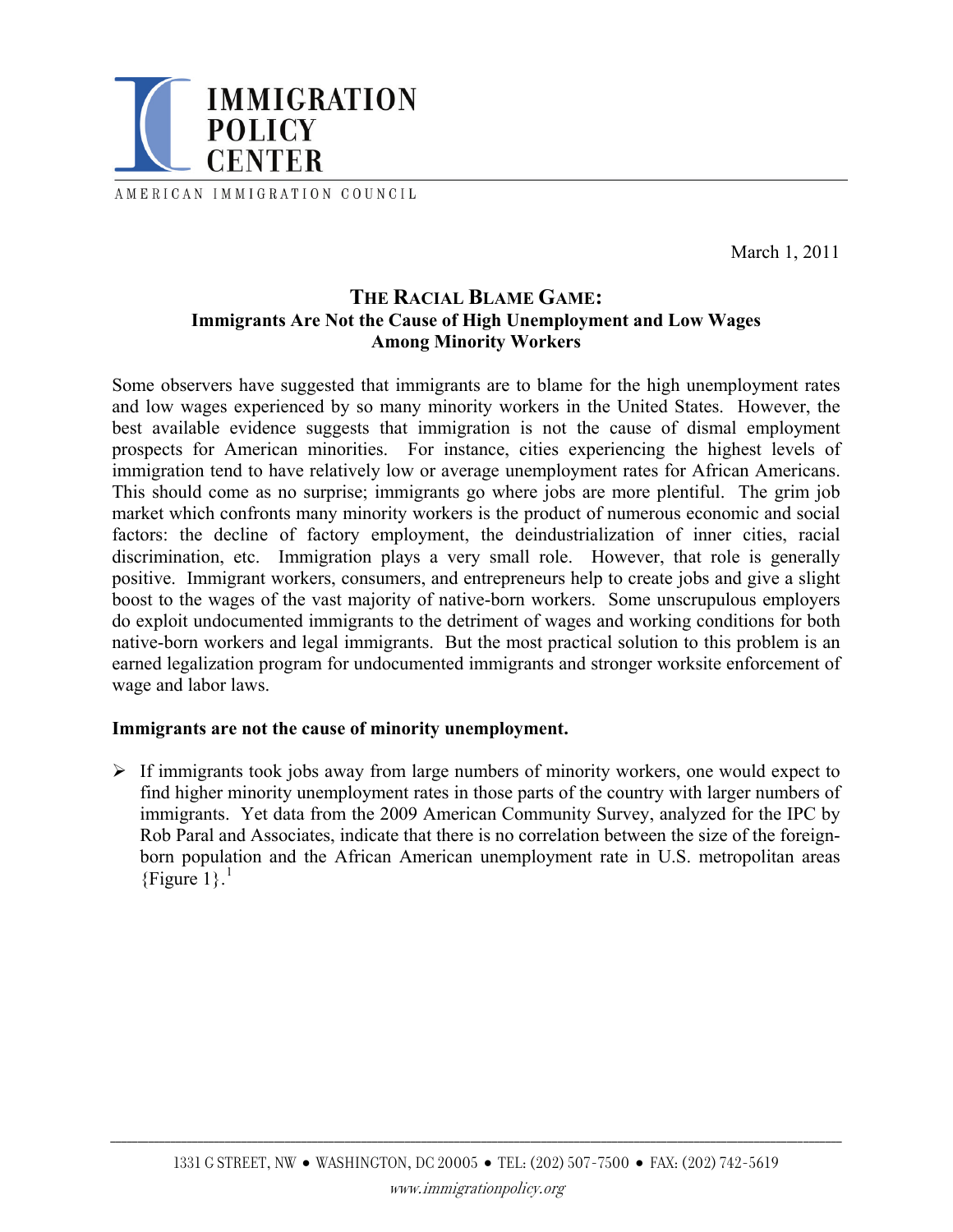

## **Figure 1: African American Unemployment & Foreign-Born Share of Population in U.S. Metropolitan Areas, 2009**



 $1 =$  cities with lowest foreign-born populations,  $10 =$  cities with highest foreign-born population.

- African American unemployment rates in many low-immigration cities are far higher than in many high-immigration cities. For instance, immigrants were 17.6 percent of the population in Miami in 2009, but only 3.1 percent of the population in Toledo. Yet the unemployment rate for African Americans in Toledo (30.1 percent) was much higher than that of African Americans in Miami  $(17.6 \text{ percent})$ .
- $\triangleright$  According to Yale University economist [Gerald D. Jaynes,](http://www.immigrationpolicy.org/sites/default/files/docs/Gerald Jaynes 071409.pdf#page=5) the impact on less-educated native-born workers of competition with immigrant workers "is swamped by a constellation of other factors (such as declining factory jobs and other blue-collar employment)."<sup>[3](#page-3-1)</sup>
- ¾ [Manuel Pastor](http://www.jointcenter.org/index.php/content/download/681/4285/file/SeptOct06.pdf) of the University of California, Santa Cruz, concludes that "in the policymaking process, the small size of immigration's impact on the labor market must be kept in perspective." There are many other, far more significant factors contributing to unemployment and low wages among African American men in particular, such as "the rising level of skill requirements of jobs, racial discrimination, and spatial mismatch between the location of employment opportunities and residential locations of blacks."[4](#page-3-1)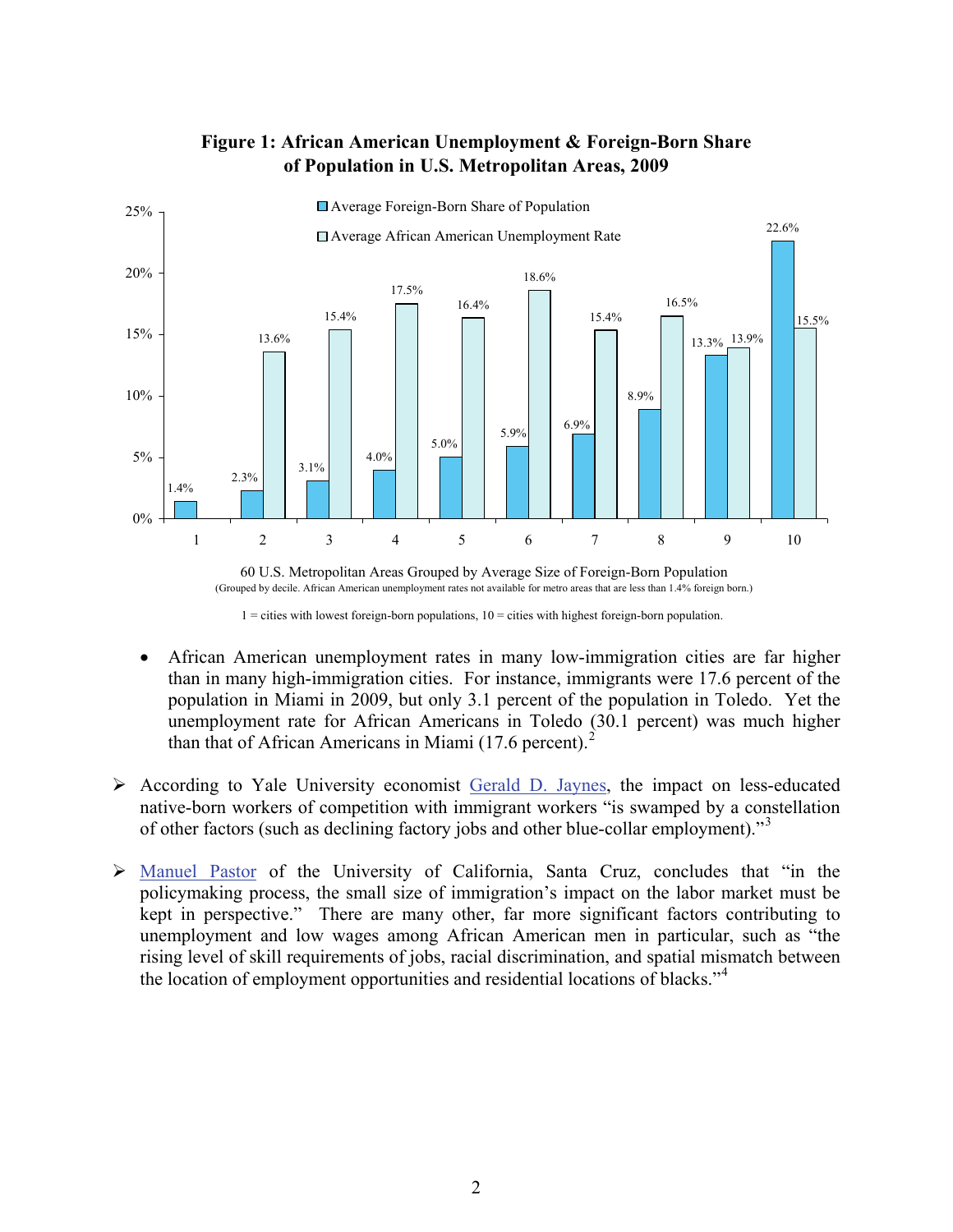### **Immigrants are not the cause of low wages for minority workers.**

- ¾ The most recent economic research indicates that immigration produces a slight *increase* in wages for the majority of native-born workers. This occurs in [two ways](http://www.immigrationpolicy.org/sites/default/files/docs/IPC%20Rethinking%20Wages,%2011-2006.pdf). First, immigrants and natives tend to have different levels of education, work in different occupations, and possess different skills. The jobs which immigrants and natives perform are frequently interdependent. This increases the productivity of natives, which increases their wages. Second, the addition of immigrant workers to the labor force stimulates investment as new restaurants and stores open, new homes are built, etc. This increases the demand for labor, which exerts upward pressure on wages. $5$
- $\triangleright$  The wage increase which native-born workers experience as a result of immigration is very small, but it is an increase. A 2010 [report](http://epi.3cdn.net/7de74ee0cd834d87d4_a3m6ba9j0.pdf) from the Economic Policy Institute estimated that, from 1994 to 2007, immigration increased the wages of native-born workers by 0.4 percent.<sup>[6](#page-3-1)</sup> The impact of recent immigration on native-born wages varied slightly by the race, educational attainment, and gender of the worker.
	- Native-born African Americans experienced an average wage increase of 0.4 percent, nearly the same as the 0.5 percent increase among native-born whites.<sup>[7](#page-3-1)</sup>
	- College graduates saw an increase of 0.4 percent; workers with some college 0.7 percent; high-school graduates 0.3 percent; and workers without a high-school diploma  $0.3$  percent. $8$
	- Native-born men with only a high-school education or less experienced a 0.2 percent wage decline, while native-born women with the same level of education saw an increase of 1.1 percent. $9$
	- Only foreign-born workers experienced significant wage declines as a result of new immigration. $10$
- $\triangleright$  A 2008 [study](http://www.nber.org/papers/w14188) by Giovanni Peri estimated that, from 1990 to 2006, immigration increased the wages of native-born workers by 0.6 percent. College graduates experienced an increase of 0.5 percent, workers with some college 0.9 percent, high-school graduates 0.4 percent, and workers without a high-school diploma  $0.3$  percent.<sup>[11](#page-3-1)</sup>
- ¾ Economist [Gerald D. Jaynes](http://www.immigrationpolicy.org/sites/default/files/docs/Gerald Jaynes 071409.pdf#page=4) concludes that "the best statistical studies of the effects of immigration on the wages and employment of the native-born conclude that such effects are relatively small—and in any event secondary to other causes of low wages and unemployment." Jaynes and a colleague "launched a large-scale statistical analysis to measure immigration's effects on wages and employment of natives nationwide. To our surprise, no matter how we approached the data, our results showed either no effects or very modest effects for the least-educated black men."<sup>[12](#page-3-1)</sup>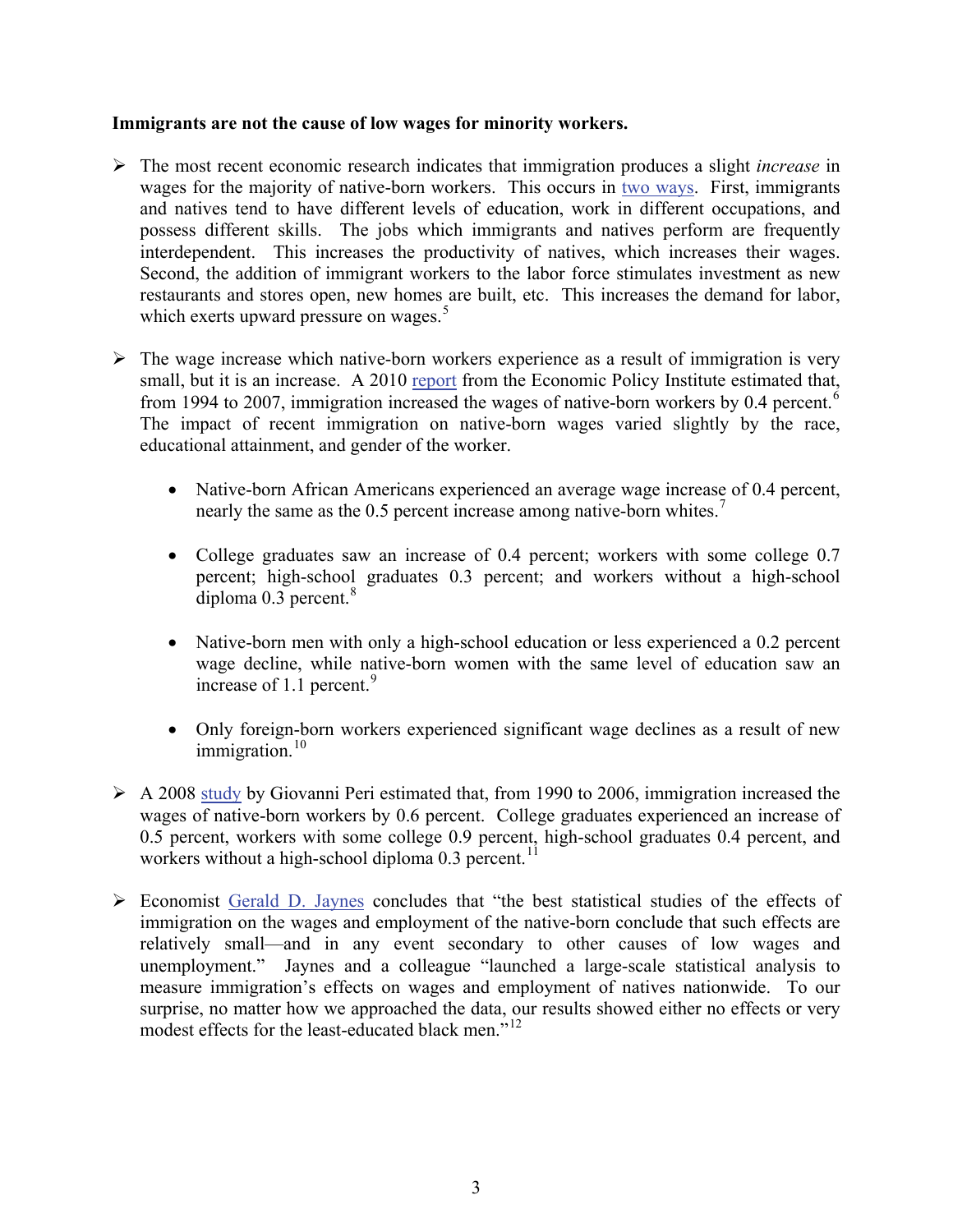#### **Immigration does not cause unemployment.**

- ¾ Immigrants and native-born workers fill different kinds of jobs that require different skills. Even among less-educated workers, immigrants and native-born workers tend to work in different occupations and industries. If they do work in the same occupation or industry—or even the same business—they usually specialize in different tasks, with native-born workers taking higher-paid jobs that require better English-language skills than many immigrant workers possess.[13](#page-3-1) In other words, immigrants and native-born workers usually *complement* each other rather than compete.<sup>[14](#page-3-2)</sup>
- <span id="page-3-1"></span>¾ Immigrants create jobs as consumers and entrepreneurs. Immigrant workers [spend](http://epi.3cdn.net/7de74ee0cd834d87d4_a3m6ba9j0.pdf#page=22) their wages in U.S. businesses—buying food, clothes, appliances, cars, etc.<sup>[15](#page-3-3)</sup> Businesses [respond](http://www.brookings.edu/~/media/Files/rc/reports/2010/09_immigration_greenstone_looney/09_immigration.pdf#page=7) to the presence of these new workers and consumers by investing in new restaurants, stores, and production facilities.<sup>[16](#page-3-4)</sup> And immigrants are 30 percent more likely than the native-born to start their own business.<sup>[17](#page-3-5)</sup> The end result is more jobs for more workers.
- $\triangleright$  Economist [Giovanni Peri](http://www.frbsf.org/publications/economics/letter/2010/el2010-26.html) of the University of California, Davis, concludes that "immigrants" expand the U.S. economy's productive capacity, stimulate investment, and promote specialization that in the long run boosts productivity," and "there is no evidence that these effects take place at the expense of jobs for workers born in the United States."<sup>[18](#page-4-0)</sup>

### **Endnotes**

 $\overline{a}$ <sup>1</sup> Data provided to the IPC by Rob Paral and Associates.

<span id="page-3-0"></span> $<sup>2</sup>$  Ibid.</sup>

<sup>3</sup> Gerald Jaynes, *[A Conversation about the Economic Effects of Immigration on African Americans](http://www.immigrationpolicy.org/sites/default/files/docs/Gerald Jaynes 071409.pdf#page=4)* (Washington,

DC: Immigration Policy Center, American Immigration Law Foundation, July 2010), p. 4.

<sup>4</sup> Manuel Pastor, ["Somewhere over the Rainbow? Immigration and African Americans,](http://www.jointcenter.org/index.php/content/download/681/4285/file/SeptOct06.pdf)" *Focus Magazine* 34, no. 5 (September/October 2006): 5.

<sup>5</sup> Giovanni Peri, *[Rethinking the Effects of Immigration on Wages: New Data and Analysis from 1990-2004](http://www.immigrationpolicy.org/sites/default/files/docs/IPC%20Rethinking%20Wages,%2011-2006.pdf)*

<sup>(</sup>Washington, DC: Immigration Policy Center, American Immigration Law Foundation, October 2006), p. 1.

<sup>6</sup> Heidi Shierholz, *[Immigration and Wages: Methodological advancements confirm modest gains for native workers](http://epi.3cdn.net/7de74ee0cd834d87d4_a3m6ba9j0.pdf#page=12)* (Washington, DC: Economic Policy Institute, February 4, 2010), p. 12.

 $\sqrt{7}$  Ibid., p. 2.

<sup>8</sup> Ibid., p. 12.

 $<sup>9</sup>$  Ibid., p. 13.</sup>

 $10$  Ibid., pp. 1-2.

<sup>&</sup>lt;sup>11</sup> Gianmarco I.P. Ottaviano and Giovanni Peri, *Immigration and National Wages: Clarifying the Theory and the* 

*[Empirics](http://www.nber.org/papers/w14188)*, NBER Working Paper No. 14188 (Cambridge, MA: National Bureau of Economic Research, July 2008), p. 58.

<sup>&</sup>lt;sup>12</sup> Gerald Jaynes, <u>[A Conversation about the Economic Effects of Immigration on African Americans](http://www.immigrationpolicy.org/sites/default/files/docs/Gerald Jaynes 071409.pdf#page=4)</u> (Washington,

DC: Immigration Policy Center, American Immigration Law Foundation, July 2010), p. 3.

<sup>&</sup>lt;sup>13</sup> Giovanni Peri, ["The Effect of Immigrants on U.S. Employment and Productivity,](http://www.frbsf.org/publications/economics/letter/2010/el2010-26.html)" FRBSF Economic Letter 2010-26 (San Francisco, CA: Federal Reserve Bank of San Francisco, August 30, 2010).

<span id="page-3-2"></span><sup>&</sup>lt;sup>14</sup> Michael Greenstone and Adam Looney, *[Ten Economic Facts About Immigration](http://www.brookings.edu/~/media/Files/rc/reports/2010/09_immigration_greenstone_looney/09_immigration.pdf#page=7)* (Washington, DC: The Hamilton Project, Brookings Institution, September 2010), p. 5.

<span id="page-3-3"></span><sup>15</sup> Heidi Shierholz, *[Immigration and Wages: Methodological advancements confirm modest gains for native workers](http://epi.3cdn.net/7de74ee0cd834d87d4_a3m6ba9j0.pdf#page=22)* (Washington, DC: Economic Policy Institute, February 4, 2010), p. 22.

<span id="page-3-4"></span><sup>&</sup>lt;sup>16</sup> Michael Greenstone and Adam Looney, *[Ten Economic Facts About Immigration](http://www.brookings.edu/~/media/Files/rc/reports/2010/09_immigration_greenstone_looney/09_immigration.pdf#page=7)* (Washington, DC: The Hamilton Project, Brookings Institution, September 2010), p. 5.

<span id="page-3-5"></span><sup>17</sup> Ibid., p. 11.